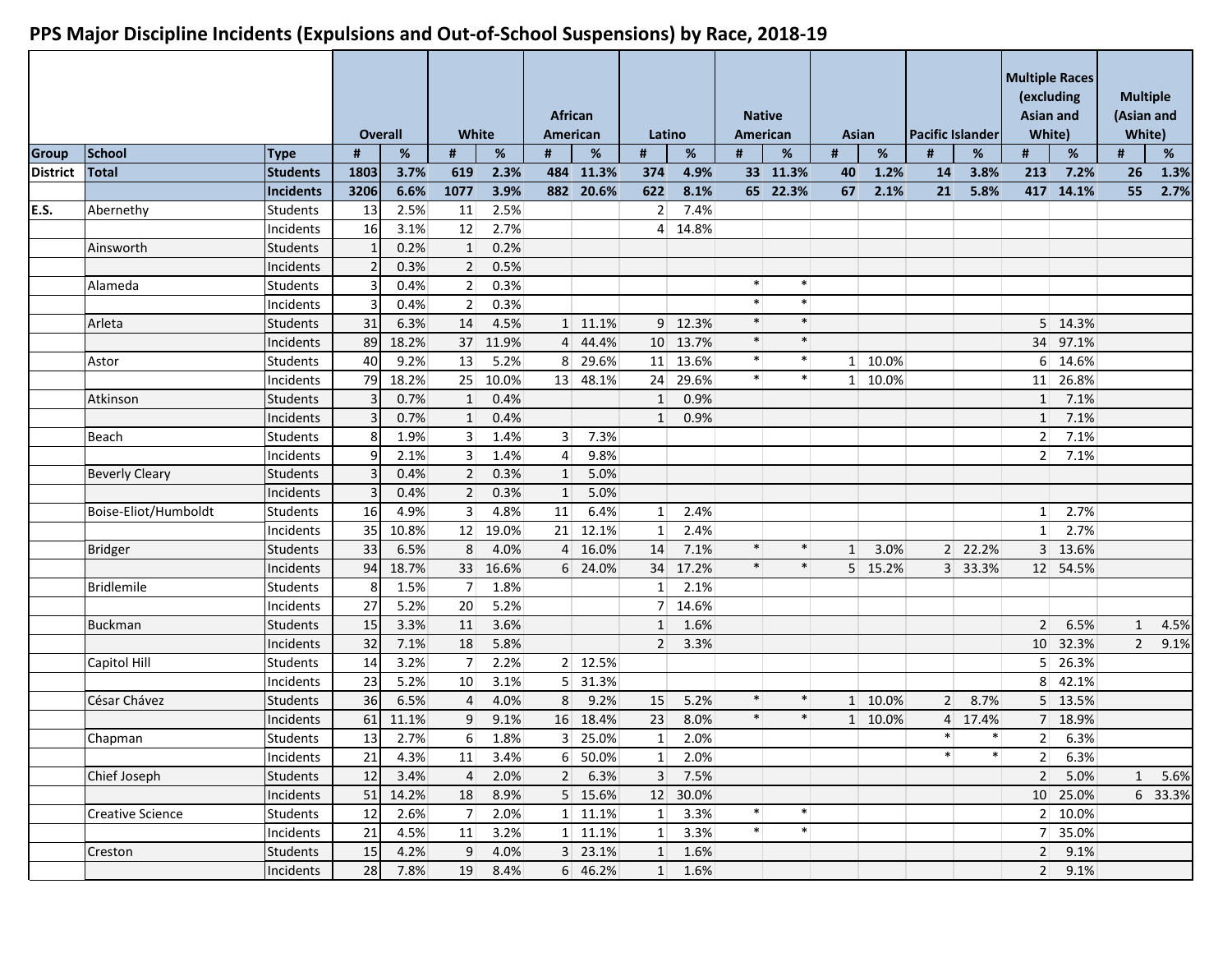|              |                      |                 |                | <b>Overall</b> | White                   |       | <b>African</b><br>American |          | Latino         |          | <b>Native</b><br>American |         |                | <b>Asian</b> |   | <b>Pacific Islander</b> |                | <b>Multiple Races</b><br>(excluding<br><b>Asian and</b><br>White) |                | <b>Multiple</b><br>(Asian and<br>White) |
|--------------|----------------------|-----------------|----------------|----------------|-------------------------|-------|----------------------------|----------|----------------|----------|---------------------------|---------|----------------|--------------|---|-------------------------|----------------|-------------------------------------------------------------------|----------------|-----------------------------------------|
| <b>Group</b> | <b>School</b>        | <b>Type</b>     | $\pmb{\sharp}$ | $\%$           | #                       | $\%$  | #                          | %        | #              | $\%$     | #                         | %       | #              | %            | # | %                       | #              | %                                                                 | #              | $\overline{\mathscr{L}}$                |
| E.S.         | Duniway              | Students        |                | 0.2%           |                         |       |                            |          | $\mathbf{1}$   | 3.1%     |                           |         |                |              |   |                         |                |                                                                   |                |                                         |
|              |                      | Incidents       |                | 0.2%           |                         |       |                            |          | $\mathbf{1}$   | 3.1%     |                           |         |                |              |   |                         |                |                                                                   |                |                                         |
|              | Faubion              | Students        | 27             | 3.5%           | $\overline{2}$          | 1.0%  | 9                          | 4.1%     | 6              | 2.9%     | 1                         | 7.1%    |                |              |   |                         |                | 9 10.7%                                                           |                |                                         |
|              |                      | Incidents       | 67             | 8.7%           | $\overline{3}$          | 1.5%  |                            | 34 15.6% | 13             | 6.2%     | 1                         | 7.1%    |                |              |   |                         |                | 16 19.0%                                                          |                |                                         |
|              | <b>Forest Park</b>   | Students        |                |                |                         |       |                            |          |                |          |                           |         |                |              |   |                         |                |                                                                   |                |                                         |
|              |                      | Incidents       |                |                |                         |       |                            |          |                |          |                           |         |                |              |   |                         |                |                                                                   |                |                                         |
|              | Glencoe              | Students        | 3              | 0.7%           | $\overline{3}$          | 0.9%  |                            |          |                |          |                           |         |                |              |   |                         |                |                                                                   |                |                                         |
|              |                      | Incidents       | 15             | 3.3%           | 15                      | 4.7%  |                            |          |                |          |                           |         |                |              |   |                         |                |                                                                   |                |                                         |
|              | Grout                | Students        | 16             | 4.2%           | 11                      | 5.0%  | $\mathbf{1}$               | 2.6%     | $\mathbf{1}$   | 2.5%     |                           |         | 2 <sup>1</sup> | 5.4%         |   |                         | 1              | 3.6%                                                              |                |                                         |
|              |                      | Incidents       | 34             | 8.9%           | 25                      | 11.3% | $\overline{2}$             | 5.1%     | $\mathbf{1}$   | 2.5%     |                           |         | $\overline{4}$ | 10.8%        |   |                         | 2 <sup>1</sup> | 7.1%                                                              |                |                                         |
|              | <b>Harrison Park</b> | <b>Students</b> | 72             | 10.9%          | 13                      | 7.9%  |                            | 27 19.9% |                | 12 10.5% |                           |         | 3 <sup>1</sup> | 1.7%         |   | 1 12.5%                 |                | 15 28.3%                                                          | $\ast$         | $\ast$                                  |
|              |                      | Incidents       | 144            | 21.9%          | 25                      | 15.2% | 65                         | 47.8%    | 19             | 16.7%    |                           |         | 3 <sup>1</sup> | 1.7%         |   | 1 12.5%                 | 29             | 54.7%                                                             | $\ast$         | $\ast$                                  |
|              | Hayhurst             | <b>Students</b> | 17             | 2.7%           | 10                      | 2.1%  | 1                          | 4.2%     | $\mathbf{1}$   | 2.4%     |                           |         |                |              |   |                         | $\overline{3}$ | 8.8%                                                              | $\overline{2}$ | 5.6%                                    |
|              |                      | Incidents       | 27             | 4.3%           | 20                      | 4.2%  | 1                          | 4.2%     | 1              | 2.4%     |                           |         |                |              |   |                         | 3 <sup>1</sup> | 8.8%                                                              | $\overline{2}$ | 5.6%                                    |
|              | Irvington            | Students        | $\mathbf{1}$   | 0.3%           | $\mathbf{1}$            | 0.6%  |                            |          |                |          |                           |         |                |              |   |                         |                |                                                                   |                |                                         |
|              |                      | Incidents       | $\overline{2}$ | 0.6%           | $\overline{2}$          | 1.1%  |                            |          |                |          |                           |         |                |              |   |                         |                |                                                                   |                |                                         |
|              | James John           | Students        | 27             | 7.8%           | $\overline{7}$          | 4.6%  |                            | 6 24.0%  | $\overline{7}$ | 5.9%     | $\ast$                    | $\ast$  |                |              |   | 1 14.3%                 |                | 4 16.0%                                                           |                |                                         |
|              |                      | Incidents       | 64             | 18.4%          | 14                      | 9.2%  | 10 <sup>1</sup>            | 40.0%    | 22             | 18.5%    | $\ast$                    | $\ast$  |                |              |   | $4$ 57.1%               | 8              | 32.0%                                                             |                |                                         |
|              | Kelly                | Students        | 29             | 5.8%           | 9                       | 3.2%  |                            | 6 14.3%  |                | 8 10.4%  | $\ast$                    | $\ast$  | $\overline{2}$ | 4.0%         |   |                         | $\overline{2}$ | 6.3%                                                              | $\ast$         | $\ast$                                  |
|              |                      | Incidents       | 43             | 8.6%           | 13                      | 4.6%  |                            | 9 21.4%  |                | 13 16.9% | $\ast$                    | $\ast$  | 2              | 4.0%         |   |                         | $\overline{3}$ | 9.4%                                                              | $\ast$         | $\ast$                                  |
|              | Laurelhurst          | Students        |                | 0.4%           | $\overline{\mathbf{3}}$ | 0.6%  |                            |          |                |          |                           |         |                |              |   |                         |                |                                                                   |                |                                         |
|              |                      | Incidents       | 10             | 1.4%           | 10                      | 1.8%  |                            |          |                |          |                           |         |                |              |   |                         |                |                                                                   |                |                                         |
|              | Lee                  | Students        |                |                |                         |       |                            |          |                |          |                           |         |                |              |   |                         |                |                                                                   |                |                                         |
|              |                      | Incidents       |                |                |                         |       |                            |          |                |          |                           |         |                |              |   |                         |                |                                                                   |                |                                         |
|              | Lent                 | Students        | 29             | 5.7%           | 9 <sup>°</sup>          | 7.9%  |                            | 8 18.2%  | 10             | 4.0%     |                           |         |                |              |   |                         | $1\vert$       | 4.5%                                                              |                | 1 14.3%                                 |
|              |                      | Incidents       | 60             | 11.8%          | 21                      | 18.4% | 19                         | 43.2%    | 16             | 6.5%     |                           |         |                |              |   |                         | 1              | 4.5%                                                              | $\mathbf{3}$   | 42.9%                                   |
|              | Lewis                | Students        | 10             | 2.6%           | 8                       | 2.6%  | $\ast$                     | $\ast$   |                |          |                           |         | $\ast$         | $\ast$       |   |                         |                |                                                                   |                |                                         |
|              |                      | Incidents       | 26             | 6.7%           | 16                      | 5.1%  | $\ast$                     | $\ast$   |                |          |                           |         | $\ast$         | $\ast$       |   |                         |                |                                                                   |                |                                         |
|              | Llewellyn            | Students        |                | 0.2%           | $\mathbf 1$             | 0.3%  |                            |          |                |          |                           |         |                |              |   |                         |                |                                                                   |                |                                         |
|              |                      | Incidents       |                | 0.2%           | $\mathbf{1}$            | 0.3%  |                            |          |                |          |                           |         |                |              |   |                         |                |                                                                   |                |                                         |
|              | Maplewood            | Students        |                |                |                         |       |                            |          |                |          |                           |         |                |              |   |                         |                |                                                                   |                |                                         |
|              |                      | Incidents       |                |                |                         |       |                            |          |                |          |                           |         |                |              |   |                         |                |                                                                   |                |                                         |
|              | Markham              | Students        | 6              | 1.3%           | $\overline{2}$          | 0.8%  | 2 <sup>1</sup>             | 2.6%     |                |          | $\ast$                    | $\ast$  |                |              |   |                         | $1\vert$       | 2.9%                                                              |                |                                         |
|              |                      | Incidents       | 11             | 2.5%           | $7 \overline{ }$        | 2.8%  | $\overline{2}$             | 2.6%     |                |          | $\ast$                    | $\ast$  |                |              |   |                         | 1              | 2.9%                                                              |                |                                         |
|              | Marysville           | Students        | 23             | 5.9%           | 9                       | 7.3%  | 3                          | 6.4%     | $\mathbf{1}$   | 1.2%     |                           | 1 10.0% | $\overline{2}$ | 2.9%         |   | 2 13.3%                 | 5 <sup>1</sup> | 15.6%                                                             |                |                                         |
|              |                      | Incidents       | 42             | 10.7%          | 15                      | 12.2% |                            | 7 14.9%  | $\overline{3}$ | 3.5%     |                           | 1 10.0% | 2 <sup>1</sup> | 2.9%         |   | 2 13.3%                 |                | 12 37.5%                                                          |                |                                         |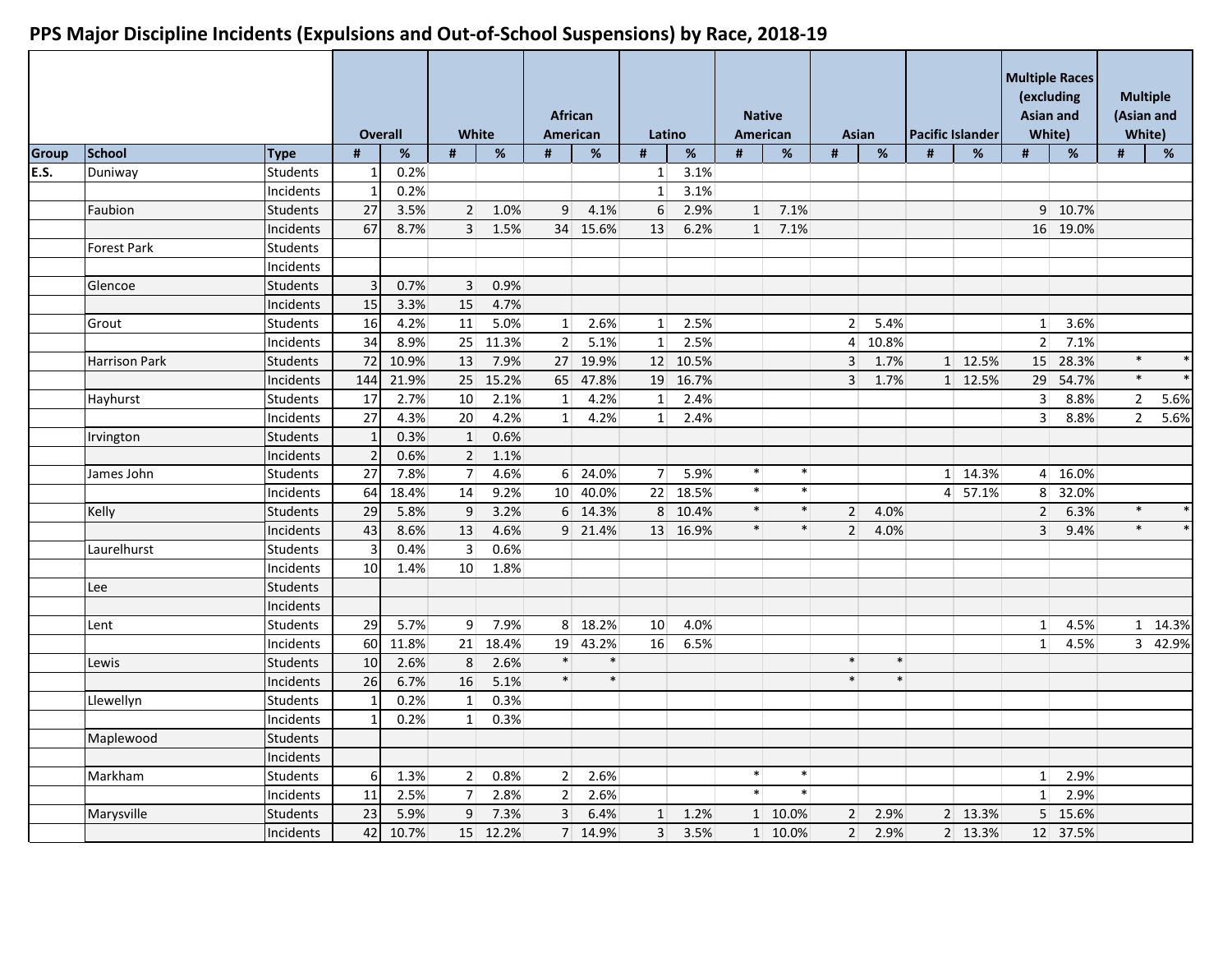|              |                         |                 |                 | <b>Overall</b> |                | White |                  | <b>African</b><br><b>American</b> |                | Latino   |        | <b>Native</b><br><b>American</b> |                | <b>Asian</b> |   | <b>Pacific Islander</b> |                 | <b>Multiple Races</b><br>(excluding<br><b>Asian and</b><br>White) |              | <b>Multiple</b><br>(Asian and<br>White) |                   |
|--------------|-------------------------|-----------------|-----------------|----------------|----------------|-------|------------------|-----------------------------------|----------------|----------|--------|----------------------------------|----------------|--------------|---|-------------------------|-----------------|-------------------------------------------------------------------|--------------|-----------------------------------------|-------------------|
| <b>Group</b> | School                  | <b>Type</b>     | #               | $\%$           | #              | $\%$  | #                | $\%$                              | #              | $\%$     | #      | %                                | #              | $\%$         | # | %                       | #               | $\%$                                                              | #            | %                                       |                   |
| E.S.         | MLK Jr                  | Students        | 12              | 3.7%           | $\overline{2}$ | 2.9%  | $6 \overline{6}$ | 5.0%                              | 2 <sup>1</sup> | 2.7%     |        |                                  |                |              |   |                         |                 | 2 10.5%                                                           |              |                                         |                   |
|              |                         | Incidents       | $\overline{26}$ | 8.1%           | 8 <sup>1</sup> | 11.8% | 13               | 10.9%                             | 2              | 2.7%     |        |                                  |                |              |   |                         |                 | 3 15.8%                                                           |              |                                         |                   |
|              | Peninsula               | Students        | 12              | 4.5%           | $\overline{7}$ | 4.9%  | $\overline{3}$   | 8.8%                              | $\mathbf{1}$   | 2.0%     |        |                                  |                |              |   |                         | $1\vert$        | 4.2%                                                              |              |                                         |                   |
|              |                         | Incidents       | 30 <sup>°</sup> | 11.2%          | 13             | 9.2%  |                  | 5 14.7%                           |                | 5 10.2%  |        |                                  |                |              |   |                         |                 | 7 29.2%                                                           |              |                                         |                   |
|              | Richmond                | Students        |                 |                |                |       |                  |                                   |                |          |        |                                  |                |              |   |                         |                 |                                                                   |              |                                         |                   |
|              |                         | Incidents       |                 |                |                |       |                  |                                   |                |          |        |                                  |                |              |   |                         |                 |                                                                   |              |                                         |                   |
|              | Rieke                   | <b>Students</b> | $\Delta$        | 1.1%           | $\overline{3}$ | 1.0%  |                  |                                   | $\mathbf{1}$   | 4.3%     |        |                                  |                |              |   |                         |                 |                                                                   |              |                                         |                   |
|              |                         | Incidents       | 17              | 4.5%           | 16             | 5.3%  |                  |                                   | $\mathbf{1}$   | 4.3%     |        |                                  |                |              |   |                         |                 |                                                                   |              |                                         |                   |
|              | Rigler                  | Students        | 25              | 8.1%           | 5 <sup>1</sup> | 8.8%  |                  | 2 10.0%                           | 16             | 7.8%     |        |                                  | $\ast$         | $\ast$       |   |                         | 1 <sup>1</sup>  | 5.6%                                                              |              |                                         |                   |
|              |                         | Incidents       | 47              | 15.3%          | 17             | 29.8% |                  | 2 10.0%                           | 25             | 12.1%    |        |                                  | $\ast$         | $\ast$       |   |                         | 1 <sup>1</sup>  | 5.6%                                                              |              |                                         |                   |
|              | Rosa Parks              | <b>Students</b> | 6               | 2.2%           |                |       | $\overline{5}$   | 4.2%                              |                |          |        |                                  |                |              |   |                         | $1\overline{ }$ | 3.2%                                                              |              |                                         |                   |
|              |                         | Incidents       | 10 <sup>1</sup> | 3.6%           |                |       | $\overline{9}$   | 7.5%                              |                |          |        |                                  |                |              |   |                         | 1               | 3.2%                                                              |              |                                         |                   |
|              | Rose City Park          | <b>Students</b> |                 |                |                |       |                  |                                   |                |          |        |                                  |                |              |   |                         |                 |                                                                   |              |                                         |                   |
|              |                         | Incidents       |                 |                |                |       |                  |                                   |                |          |        |                                  |                |              |   |                         |                 |                                                                   |              |                                         |                   |
|              | Sabin                   | <b>Students</b> | 18              | 4.0%           | 8              | 2.7%  | 7 <sup>1</sup>   | 9.9%                              | $\overline{2}$ | 5.1%     |        |                                  |                |              |   |                         | $1\vert$        | 3.4%                                                              |              |                                         |                   |
|              |                         | Incidents       | 26              | 5.8%           | 9              | 3.0%  |                  | 13 18.3%                          | $\overline{3}$ | 7.7%     |        |                                  |                |              |   |                         | 1               | 3.4%                                                              |              |                                         |                   |
|              | Scott                   | <b>Students</b> | 39              | 8.5%           | $\overline{4}$ | 2.9%  |                  | 10 13.9%                          | 15             | 7.9%     |        | 3 37.5%                          | 1              | 7.7%         |   | 1 14.3%                 |                 | 4 14.8%                                                           | $\ast$       |                                         | $\ast$            |
|              |                         | Incidents       | 63              | 13.7%          | $\overline{4}$ | 2.9%  |                  | 15 20.8%                          | 23             | 12.1%    |        | 11 137.5%                        | $1\vert$       | 7.7%         |   | 1 14.3%                 |                 | 6 22.2%                                                           | $\ast$       |                                         | $\overline{\ast}$ |
|              | Sitton                  | <b>Students</b> | 30              | 8.2%           | $\overline{4}$ | 4.2%  |                  | 6 13.3%                           | 7              | 4.5%     |        | 3 30.0%                          |                |              |   |                         |                 | 10 22.7%                                                          |              |                                         |                   |
|              |                         | Incidents       | 73              | 19.9%          | 11             | 11.6% |                  | 17 37.8%                          | 14             | 9.1%     |        | 5 50.0%                          |                |              |   |                         |                 | 26 59.1%                                                          |              |                                         |                   |
|              | Skyline                 | Students        |                 | 1.1%           | $\mathbf{1}$   | 0.5%  |                  |                                   |                |          | $\ast$ | $\ast$                           | 1 <sup>1</sup> | 8.3%         |   |                         |                 |                                                                   |              |                                         |                   |
|              |                         | Incidents       |                 | 1.5%           | $\mathbf{1}$   | 0.5%  |                  |                                   |                |          | $\ast$ | $\ast$                           | 1 <sup>1</sup> | 8.3%         |   |                         |                 |                                                                   |              |                                         |                   |
|              | Stephenson              | Students        |                 | 0.9%           | $\overline{3}$ | 1.1%  |                  |                                   |                |          |        |                                  |                |              |   |                         |                 |                                                                   |              |                                         |                   |
|              |                         | Incidents       |                 | 2.0%           | $\overline{7}$ | 2.6%  |                  |                                   |                |          |        |                                  |                |              |   |                         |                 |                                                                   |              |                                         |                   |
|              | Sunnyside Environmental | <b>Students</b> | 13              | 2.2%           | 8              | 1.9%  |                  | $1 \overline{10.0\%}$             | 1              | 2.0%     | $\ast$ | $\ast$                           |                |              |   |                         | $1\vert$        | 2.5%                                                              | $\mathbf{1}$ | 3.0%                                    |                   |
|              |                         | Incidents       | 23              | 4.0%           | 14             | 3.3%  |                  | 2 20.0%                           | $\mathbf{3}$   | 5.9%     | $\ast$ | $\ast$                           |                |              |   |                         | 1 <sup>1</sup>  | 2.5%                                                              | $\mathbf{1}$ | 3.0%                                    |                   |
|              | Vernon                  | Students        | 10              | 1.8%           | 5              | 1.6%  | 5 <sup>1</sup>   | 4.8%                              |                |          |        |                                  |                |              |   |                         |                 |                                                                   |              |                                         |                   |
|              |                         | Incidents       | 11              | 2.0%           | 6              | 1.9%  | 5 <sup>1</sup>   | 4.8%                              |                |          |        |                                  |                |              |   |                         |                 |                                                                   |              |                                         |                   |
|              | Vestal                  | Students        | 25              | 9.2%           | 11             | 8.5%  |                  | $4 \mid 12.1\%$                   | 3 <sup>1</sup> | 7.7%     |        |                                  | 2 <sup>1</sup> | 6.1%         |   |                         |                 | 5 18.5%                                                           |              |                                         |                   |
|              |                         | Incidents       | 48              | 17.6%          | 19             | 14.7% |                  | 8 24.2%                           |                | 11 28.2% |        |                                  | 2 <sup>1</sup> | 6.1%         |   |                         | 8 <sup>1</sup>  | 29.6%                                                             |              |                                         |                   |
|              | Whitman                 | Students        | 8               | 3.1%           | $\overline{2}$ | 2.0%  |                  | 3 11.5%                           | $\mathbf{1}$   | 1.5%     |        |                                  |                |              |   |                         |                 | 2 12.5%                                                           |              |                                         |                   |
|              |                         | Incidents       | 22              | 8.7%           | $\overline{7}$ | 7.1%  |                  | 10 38.5%                          | $\mathbf{1}$   | 1.5%     |        |                                  |                |              |   |                         |                 | 4 25.0%                                                           |              |                                         |                   |
|              | Winterhaven             | Students        |                 | 0.3%           | $\mathbf{1}$   | 0.4%  |                  |                                   |                |          |        |                                  |                |              |   |                         |                 |                                                                   |              |                                         |                   |
|              |                         | Incidents       | 3               | 0.9%           | $\overline{3}$ | 1.2%  |                  |                                   |                |          |        |                                  |                |              |   |                         |                 |                                                                   |              |                                         |                   |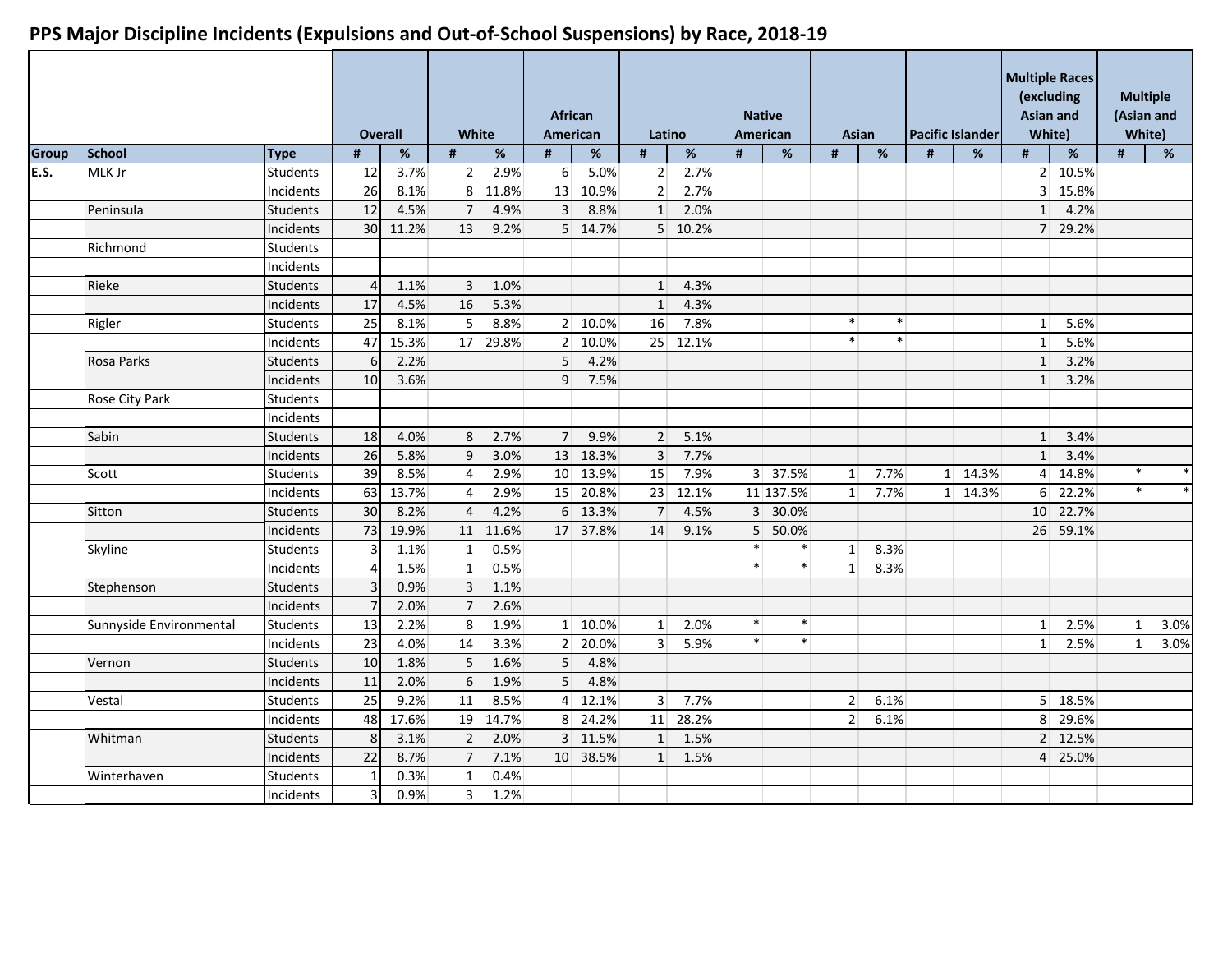|              |                       |                  |                 | Overall | White            |       | <b>African</b><br>American |           | Latino         |         |        | <b>Native</b><br>American |                  | Asian   |                | <b>Pacific Islander</b> |                | <b>Multiple Races</b><br>(excluding<br><b>Asian and</b><br>White) | <b>Multiple</b><br>(Asian and<br>White) |       |
|--------------|-----------------------|------------------|-----------------|---------|------------------|-------|----------------------------|-----------|----------------|---------|--------|---------------------------|------------------|---------|----------------|-------------------------|----------------|-------------------------------------------------------------------|-----------------------------------------|-------|
| <b>Group</b> | <b>School</b>         | <b>Type</b>      | #               | %       | #                | %     | #                          | %         | #              | %       | #      | %                         | #                | %       | #              | %                       | #              | %                                                                 | #                                       | %     |
| E.S.         | Woodlawn              | Students         | 15              | 4.2%    | $\overline{2}$   | 1.7%  | 8                          | 6.7%      | $\overline{3}$ | 4.2%    |        |                           |                  |         |                |                         | 2 <sup>1</sup> | 6.7%                                                              |                                         |       |
|              |                       | Incidents        | 16              | 4.5%    | $\overline{2}$   | 1.7%  | 9                          | 7.6%      | $\overline{3}$ | 4.2%    |        |                           |                  |         |                |                         | $\overline{2}$ | 6.7%                                                              |                                         |       |
|              | Woodmere              | Students         | 9               | 2.9%    | 5 <sup>1</sup>   | 4.2%  | 2 <sup>1</sup>             | 8.7%      | $\mathbf{1}$   | 1.5%    |        |                           | 1 <sup>1</sup>   | 2.0%    |                |                         |                |                                                                   |                                         |       |
|              |                       | Incidents        | 18              | 5.8%    | $\overline{9}$   | 7.5%  | 6 <sup>1</sup>             | 26.1%     | 2 <sup>1</sup> | 2.9%    |        |                           | 1                | 2.0%    |                |                         |                |                                                                   |                                         |       |
|              | Woodstock             | Students         | 8               | 1.5%    | $\overline{4}$   | 1.4%  | $\ast$                     | $\ast$    |                |         |        |                           | 3 <sup>1</sup>   | 2.1%    |                |                         |                |                                                                   |                                         |       |
|              |                       | Incidents        | 17              | 3.1%    | $\overline{7}$   | 2.5%  | $\ast$                     | $\ast$    |                |         |        |                           | $6 \overline{6}$ | 4.2%    |                |                         |                |                                                                   |                                         |       |
|              | <b>Total</b>          | <b>Students</b>  | 771             | 3.1%    | 270              | 1.9%  | 172                        | 7.9%      | 160            | 3.9%    |        | 21 14.9%                  | 22               | 1.3%    | $\overline{9}$ | 4.5%                    | 108            | 7.2%                                                              | 9                                       | 0.8%  |
|              |                       | <b>Incidents</b> | 1605            | 6.4%    | 585              | 4.1%  |                            | 360 16.5% | 303            | 7.3%    |        | 43 30.5%                  | 36               | 2.2%    | 16             | 7.9%                    | 242            | 16.1%                                                             | 20                                      | 1.8%  |
| M.S.         | Beaumont              | <b>Students</b>  | 58              | 10.2%   | 15               | 4.8%  | 17                         | 27.4%     | 19             | 15.1%   | $\ast$ | $\ast$                    |                  |         |                |                         |                | 6 17.6%                                                           |                                         |       |
|              |                       | Incidents        | 90              | 15.8%   | 18               | 5.7%  |                            | 35 56.5%  | 25             | 19.8%   | $\ast$ | $\ast$                    |                  |         |                |                         |                | 11 32.4%                                                          |                                         |       |
|              | da Vinci              | Students         | 17              | 3.7%    | 10 <sup>1</sup>  | 3.1%  |                            | 3 12.5%   | $\overline{4}$ | 9.8%    |        |                           |                  |         |                |                         |                |                                                                   |                                         |       |
|              |                       | Incidents        | 22              | 4.8%    | 12               | 3.7%  |                            | 3 12.5%   | 7 <sup>1</sup> | 17.1%   |        |                           |                  |         |                |                         |                |                                                                   |                                         |       |
|              | George                | <b>Students</b>  | $\overline{36}$ | 8.6%    | $\overline{3}$   | 4.1%  | 17                         | 18.1%     | 11             | 5.9%    |        |                           |                  |         |                |                         | 5 <sup>1</sup> | 12.8%                                                             |                                         |       |
|              |                       | Incidents        | 53              | 12.6%   | $\overline{4}$   | 5.5%  | 23                         | 24.5%     | 18             | 9.7%    |        |                           |                  |         |                |                         | 8 <sup>1</sup> | 20.5%                                                             |                                         |       |
|              | Gray                  | <b>Students</b>  | 13              | 2.4%    | $6 \overline{6}$ | 1.5%  | 1                          | 9.1%      | $\overline{4}$ | 7.8%    | $\ast$ | $\ast$                    |                  |         |                |                         |                |                                                                   | $\mathbf{1}$                            | 3.2%  |
|              |                       | Incidents        | 18              | 3.3%    | 11               | 2.8%  | 1                          | 9.1%      | $\overline{4}$ | 7.8%    | $\ast$ | $\ast$                    |                  |         |                |                         |                |                                                                   | $\mathbf{1}$                            | 3.2%  |
|              | <b>Harriet Tubman</b> | Students         | 85              | 17.3%   | 11               | 7.1%  | 60                         | 30.2%     | 6              | 8.2%    |        | 1 12.5%                   |                  |         |                |                         |                | 7 15.9%                                                           |                                         |       |
|              |                       | Incidents        | 155             | 31.6%   | 11               | 7.1%  | 110                        | 55.3%     | 17             | 23.3%   |        | 1 12.5%                   |                  |         |                |                         | 16             | 36.4%                                                             |                                         |       |
|              | Hosford               | <b>Students</b>  | 23              | 3.9%    | 13               | 3.8%  |                            | 3 17.6%   | 3 <sup>1</sup> | 5.3%    |        |                           |                  |         |                |                         | 2 <sup>1</sup> | 5.1%                                                              | $\overline{2}$                          | 4.7%  |
|              |                       | Incidents        | 37              | 6.3%    | 19               | 5.5%  |                            | 5 29.4%   |                | 8 14.0% |        |                           |                  |         |                |                         | 3 <sup>1</sup> | 7.7%                                                              | $\overline{2}$                          | 4.7%  |
|              | Jackson               | <b>Students</b>  | 31              | 4.2%    | 19               | 3.5%  | 3 <sup>1</sup>             | 6.7%      | $\overline{3}$ | 4.6%    |        |                           | 1                | 5.9%    |                |                         |                | 5 14.3%                                                           |                                         |       |
|              |                       | Incidents        | 65              | 8.7%    | 40               | 7.3%  | $\overline{3}$             | 6.7%      | $\overline{3}$ | 4.6%    |        |                           | $\mathbf{1}$     | 5.9%    |                |                         | 18             | 51.4%                                                             |                                         |       |
|              | Lane                  | Students         | 38              | 8.8%    | 8                | 5.2%  | 13                         | 33.3%     | 6              | 5.4%    |        | 3 42.9%                   | 1 <sup>1</sup>   | 1.3%    |                |                         | 7 <sup>1</sup> | 25.0%                                                             |                                         |       |
|              |                       | Incidents        | 62              | 14.3%   | 12               | 7.8%  | 18                         | 46.2%     | 8              | 7.1%    |        | 10 142.9%                 | $1\vert$         | 1.3%    |                |                         | 13             | 46.4%                                                             |                                         |       |
|              | Mt Tabor              | <b>Students</b>  | 24              | 3.2%    | 9                | 2.0%  |                            | 6 33.3%   | 6              | 7.5%    |        |                           |                  |         |                |                         | $\overline{2}$ | 5.7%                                                              | $\mathbf{1}$                            | 1.0%  |
|              |                       | Incidents        | 39              | 5.3%    | 10               | 2.2%  | 12                         | 66.7%     | 11             | 13.8%   |        |                           |                  |         |                |                         | $\overline{3}$ | 8.6%                                                              | 3                                       | 3.1%  |
|              | <b>Ockley Green</b>   | <b>Students</b>  | 89              | 17.6%   | 19 <sup>°</sup>  | 10.5% | 43                         | 36.1%     | 16             | 13.0%   |        |                           |                  | 2 10.0% |                | 1 10.0%                 | 8              | 21.6%                                                             |                                         |       |
|              |                       | Incidents        | 169             | 33.5%   | 27               | 14.9% | 100                        | 84.0%     | 25             | 20.3%   |        |                           |                  | 2 10.0% |                | 1 10.0%                 | 14             | 37.8%                                                             |                                         |       |
|              | Roseway Heights       | <b>Students</b>  | 47              | 8.0%    | 8                | 3.7%  | 11                         | 14.9%     | 24             | 17.4%   |        |                           | 1                | 1.5%    | 1              | 8.3%                    | $\overline{2}$ | 3.3%                                                              |                                         |       |
|              |                       | Incidents        | 81              | 13.8%   | 9                | 4.2%  |                            | 17 23.0%  | 50             | 36.2%   |        |                           | 1                | 1.5%    | 1              | 8.3%                    | $\overline{3}$ | 4.9%                                                              |                                         |       |
|              | Sellwood              | <b>Students</b>  | 25              | 4.1%    | 17               | 3.5%  |                            | 1 16.7%   | $\overline{3}$ | 6.7%    |        |                           | $\mathbf{1}$     | 7.7%    |                |                         | 1              | 2.7%                                                              | $\overline{2}$                          | 6.7%  |
|              |                       | Incidents        | 46              | 7.5%    | 28               | 5.8%  |                            | 1 16.7%   | $\overline{3}$ | 6.7%    |        |                           |                  | 3 23.1% |                |                         | 1 <sup>1</sup> | 2.7%                                                              | 10                                      | 33.3% |
|              | West Sylvan           | <b>Students</b>  | 21              | 2.6%    | 14               | 2.5%  |                            | 1 16.7%   | $\overline{3}$ | 3.4%    |        |                           |                  |         |                |                         | $\vert$ 1      | 3.2%                                                              | $\overline{2}$                          | 3.5%  |
|              |                       | Incidents        | 27              | 3.3%    | 17               | 3.1%  |                            | 1 16.7%   | $\overline{4}$ | 4.5%    |        |                           |                  |         |                |                         | $\overline{2}$ | 6.5%                                                              | 3                                       | 5.3%  |
|              | <b>Total</b>          | <b>Students</b>  | 503             | 6.7%    | 149              | 3.6%  |                            | 179 25.1% | 108            | 9.1%    |        | 6 12.5%                   | 6                | 1.3%    | 2 <sup>1</sup> | 3.8%                    | 45             | 9.1%                                                              | 8                                       | 2.2%  |
|              |                       | <b>Incidents</b> | 864             | 11.5%   | 218              | 5.2%  | 329                        | 46.1%     | 183            | 15.5%   |        | 13 27.1%                  | 8                | 1.7%    | 2 <sup>1</sup> | 3.8%                    |                | 92 18.5%                                                          | 19                                      | 5.3%  |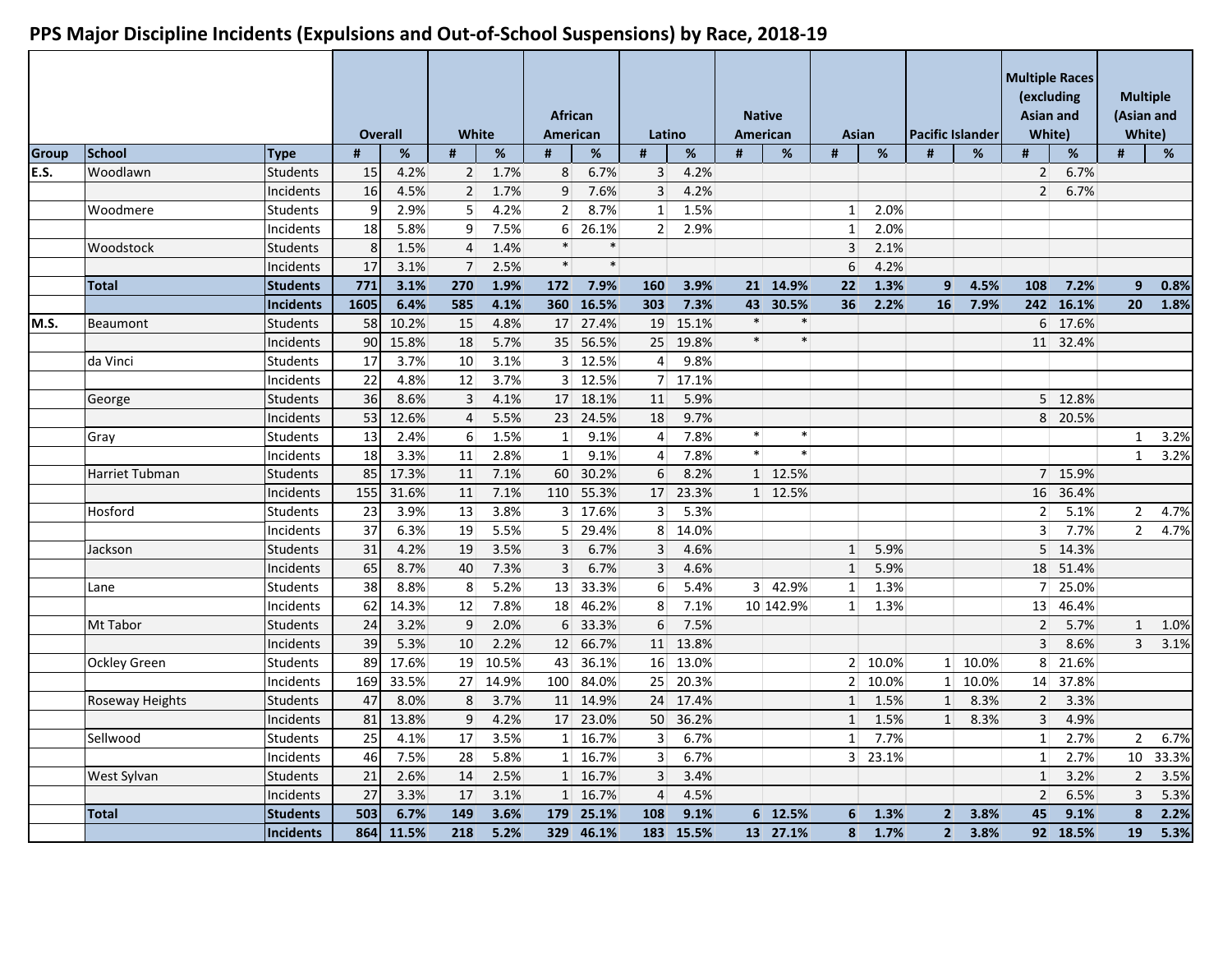|              |                                         |                 |     | Overall | <b>White</b>   |       | <b>African</b><br>American |           | Latino         |         | American       | <b>Native</b> | Asian            |         |                | <b>Pacific Islander</b> | <b>Multiple Races</b><br>(excluding<br><b>Asian and</b><br>White) |          | <b>Multiple</b><br>(Asian and<br>White) |                   |
|--------------|-----------------------------------------|-----------------|-----|---------|----------------|-------|----------------------------|-----------|----------------|---------|----------------|---------------|------------------|---------|----------------|-------------------------|-------------------------------------------------------------------|----------|-----------------------------------------|-------------------|
| <b>Group</b> | <b>School</b>                           | <b>Type</b>     | #   | %       | #              | $\%$  | #                          | %         | #              | $\%$    | #              | %             | #                | %       | #              | %                       | #                                                                 | %        | #                                       | %                 |
| H.S.         | Benson                                  | <b>Students</b> | 24  | 2.3%    | $\overline{3}$ | 0.7%  | 7 <sup>1</sup>             | 5.2%      | 11             | 4.2%    |                |               | 1                | 1.0%    |                |                         | 1                                                                 | 1.4%     | $\mathbf{1}$                            | 3.6%              |
|              |                                         | Incidents       | 31  | 3.0%    | $\overline{3}$ | 0.7%  | 9                          | 6.7%      | 14             | 5.4%    |                |               | $\mathbf{1}$     | 1.0%    |                |                         | 2 <sup>1</sup>                                                    | 2.9%     | $\overline{2}$                          | 7.1%              |
|              | Cleveland                               | <b>Students</b> | 30  | 1.8%    | 13             | 1.1%  |                            | 9 20.9%   | $\overline{3}$ | 2.2%    |                |               | 1                | 0.6%    |                | 1 14.3%                 | 2 <sup>1</sup>                                                    | 2.6%     | $\mathbf{1}$                            | 1.2%              |
|              |                                         | Incidents       | 39  | 2.4%    | 17             | 1.5%  |                            | 9 20.9%   | $\overline{3}$ | 2.2%    |                |               | $6 \overline{6}$ | 3.8%    |                | 1 14.3%                 | 2 <sup>1</sup>                                                    | 2.6%     | $\mathbf{1}$                            | 1.2%              |
|              | Franklin                                | Students        | 62  | 3.3%    | 33             | 3.5%  | 8                          | 8.9%      | 16             | 4.3%    |                |               | $\overline{2}$   | 0.8%    |                |                         | 2 <sup>1</sup>                                                    | 2.0%     | $\mathbf{1}$                            | 1.9%              |
|              |                                         | Incidents       | 83  | 4.5%    | 46             | 4.9%  |                            | 11 12.2%  | 21             | 5.6%    |                |               | 2 <sup>1</sup>   | 0.8%    |                |                         | 2 <sup>1</sup>                                                    | 2.0%     | $\mathbf{1}$                            | 1.9%              |
|              | Grant                                   | Students        | 28  | 1.7%    | 16             | 1.4%  | 5 <sup>1</sup>             | 4.9%      | 5              | 4.5%    |                |               |                  |         |                |                         | 1                                                                 | 1.2%     | $\mathbf{1}$                            | 1.1%              |
|              |                                         | Incidents       | 30  | 1.8%    | 18             | 1.5%  | 5 <sup>1</sup>             | 4.9%      | 5              | 4.5%    |                |               |                  |         |                |                         | $1\vert$                                                          | 1.2%     | $\mathbf{1}$                            | 1.1%              |
|              | Jefferson                               | <b>Students</b> | 30  | 4.6%    | $\mathbf{1}$   | 0.5%  | 16                         | 7.1%      | 6              | 4.9%    |                |               |                  | 2 16.7% |                |                         | 5 <sup>1</sup>                                                    | 7.2%     |                                         |                   |
|              |                                         | Incidents       | 35  | 5.3%    | $\mathbf{1}$   | 0.5%  | 20                         | 8.9%      | 6              | 4.9%    |                |               |                  | 2 16.7% |                |                         | $6 \overline{6}$                                                  | 8.7%     |                                         |                   |
|              | Lincoln                                 | <b>Students</b> | 23  | 1.4%    | 16             | 1.3%  |                            |           | $\overline{2}$ | 1.2%    | $\ast$         | $\ast$        | $\overline{2}$   | 1.2%    |                |                         | $1\vert$                                                          | 1.7%     | $\mathbf{1}$                            | 1.2%              |
|              |                                         | Incidents       | 33  | 1.9%    | 22             | 1.9%  |                            |           | 5              | 3.1%    | $\ast$         | $\ast$        | 2 <sup>1</sup>   | 1.2%    |                |                         | 1                                                                 | 1.7%     | $\mathbf{1}$                            | 1.2%              |
|              | Madison                                 | <b>Students</b> | 68  | 5.9%    | 17             | 4.2%  |                            | 29 16.2%  | 11             | 4.0%    | 1              | 9.1%          | 1                | 0.6%    |                |                         |                                                                   | 9 11.4%  |                                         |                   |
|              |                                         | Incidents       | 92  | 8.0%    | 19             | 4.7%  |                            | 45 25.1%  | 12             | 4.3%    | 1              | 9.1%          | 1                | 0.6%    |                |                         |                                                                   | 14 17.7% |                                         |                   |
|              | Roosevelt                               | <b>Students</b> | 63  | 6.3%    | 12             | 3.9%  |                            | 25 13.7%  | 17             | 4.8%    |                | 2 18.2%       |                  |         | 2 <sup>1</sup> | 6.1%                    | 5 <sup>1</sup>                                                    | 7.6%     |                                         |                   |
|              |                                         | Incidents       | 80  | 8.0%    | 15             | 4.9%  |                            | 32 17.6%  | 18             | 5.1%    |                | 4 36.4%       |                  |         | 2 <sup>1</sup> | 6.1%                    |                                                                   | 9 13.6%  |                                         |                   |
|              | Wilson                                  | <b>Students</b> | 36  | 2.3%    | 20             | 1.7%  | $\overline{4}$             | 5.6%      | 8              | 5.9%    |                |               |                  |         |                |                         | $\overline{4}$                                                    | 5.8%     |                                         |                   |
|              |                                         | Incidents       | 49  | 3.2%    | 24             | 2.1%  |                            | 8 11.1%   | 13             | 9.6%    |                |               |                  |         |                |                         | $\overline{4}$                                                    | 5.8%     |                                         |                   |
|              | <b>Total</b>                            | <b>Students</b> | 363 | 3.0%    | 130            | 1.9%  | 103                        | 9.8%      | 79             | 4.1%    | $\mathbf{A}$   | 5.6%          | 9 <sup>1</sup>   | 0.9%    | 3 <sup>1</sup> | 2.9%                    | 30 <sup>°</sup>                                                   | 4.5%     | 5 <sup>5</sup>                          | 1.2%              |
|              |                                         | Incidents       | 472 | 3.9%    | 165            | 2.4%  |                            | 139 13.2% | 97             | 5.0%    | 7 <sup>1</sup> | 9.7%          | 14               | 1.4%    | 3 <sup>1</sup> | 2.9%                    | 41                                                                | 6.1%     | 6                                       | 1.4%              |
| Alt.         | <b>ACCESS</b>                           | <b>Students</b> | 10  | 3.4%    | 6              | 3.1%  |                            |           | 2 <sup>1</sup> | 9.5%    |                |               | 1                | 2.5%    |                |                         | $1\vert$                                                          | 7.1%     |                                         |                   |
|              |                                         | Incidents       | 19  | 6.4%    | 6              | 3.1%  |                            |           |                | 5 23.8% |                |               |                  | 7 17.5% |                |                         | $\mathbf{1}$                                                      | 7.1%     |                                         |                   |
|              | Alliance **                             | <b>Students</b> | 25  | 12.6%   | 7              | 9.2%  |                            | 7 17.9%   | 3              | 5.8%    |                |               |                  | 1 16.7% |                |                         | 6 <sup>1</sup>                                                    | 28.6%    | $\ast$                                  | $\ast$            |
|              |                                         | Incidents       | 40  | 20.2%   | 14             | 18.4% |                            | 11 28.2%  | $\overline{4}$ | 7.7%    |                |               |                  | 1 16.7% |                |                         | 7 <sup>1</sup>                                                    | 33.3%    | $\ast$                                  | $\overline{\ast}$ |
|              | Metro. Learning Center                  | <b>Students</b> | 24  | 5.9%    | 16             | 5.3%  |                            |           | $\overline{a}$ | 7.5%    | $\ast$         | $\ast$        |                  |         |                |                         |                                                                   | 3 15.8%  |                                         |                   |
|              |                                         | Incidents       | 33  | 8.2%    | 24             | 8.0%  |                            |           | 5              | 9.4%    | $\ast$         | $\ast$        |                  |         |                |                         |                                                                   | 3 15.8%  |                                         |                   |
|              | Portland International Scholar Students |                 |     |         |                |       |                            |           |                |         |                |               |                  |         |                |                         |                                                                   |          |                                         |                   |
|              |                                         | Incidents       |     |         |                |       |                            |           |                |         |                |               |                  |         |                |                         |                                                                   |          |                                         |                   |
|              | <b>Total</b>                            | <b>Students</b> | 59  | 6.4%    | 29             | 5.1%  |                            | 7 14.6%   | $\overline{9}$ | 6.3%    |                | 1 14.3%       | $2^{\vert}$      | 2.9%    |                |                         |                                                                   | 10 18.5% | $\mathbf{1}$                            | 2.6%              |
|              |                                         | Incidents       | 92  | 9.9%    | 44             | 7.7%  |                            | 11 22.9%  | 14             | 9.9%    |                | 1 14.3%       |                  | 8 11.8% |                |                         |                                                                   | 11 20.4% | $\overline{\mathbf{3}}$                 | 7.9%              |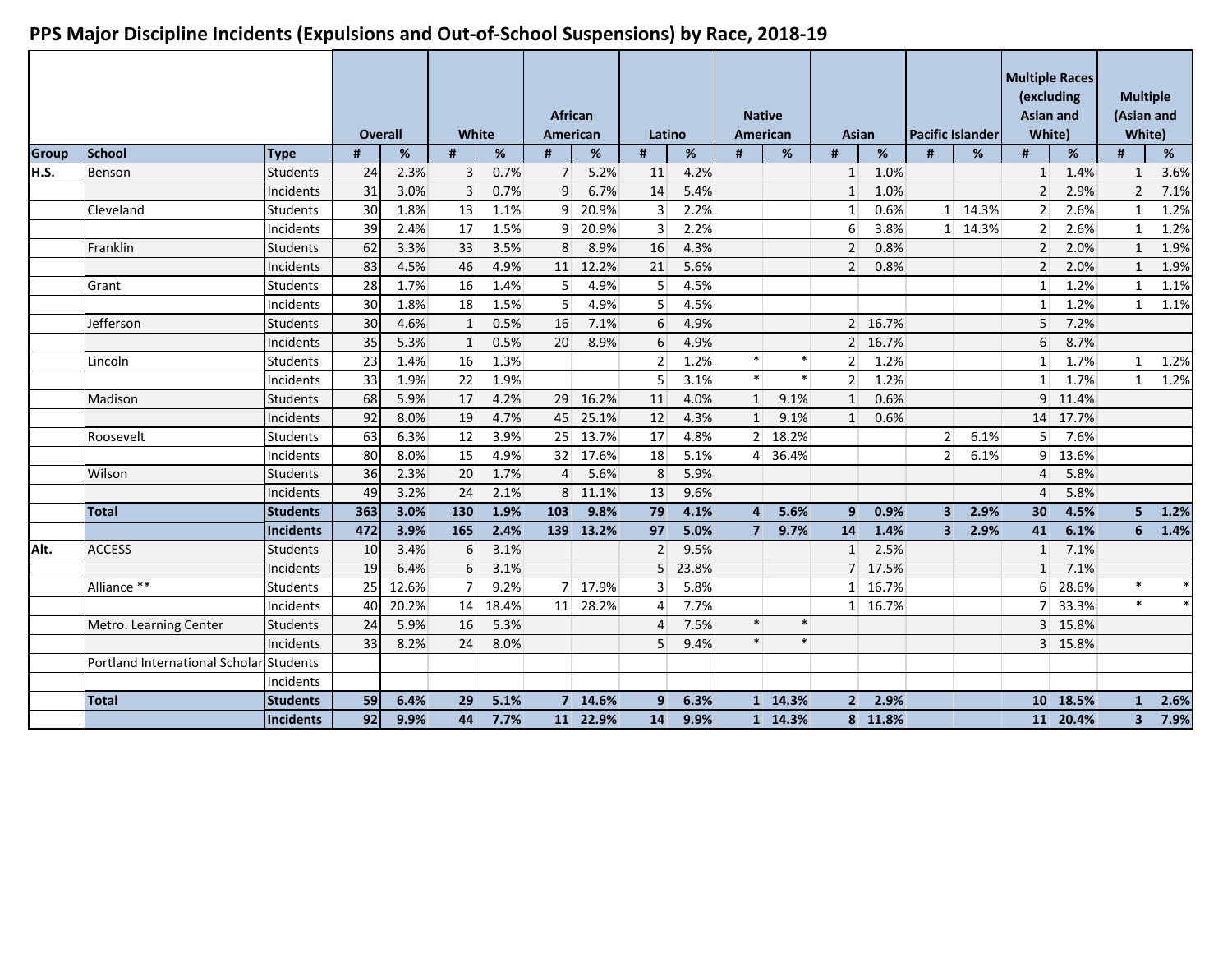|              |                            |                 |                 | <b>Overall</b> | White           |          | <b>African</b><br><b>American</b> |          |                | Latino   |   | <b>Native</b><br><b>American</b> | <b>Asian</b>   |        |   | <b>Pacific Islander</b> |   | <b>Multiple Races</b><br>(excluding<br><b>Asian and</b><br>White) |        | <b>Multiple</b><br>(Asian and<br>White) |
|--------------|----------------------------|-----------------|-----------------|----------------|-----------------|----------|-----------------------------------|----------|----------------|----------|---|----------------------------------|----------------|--------|---|-------------------------|---|-------------------------------------------------------------------|--------|-----------------------------------------|
| <b>Group</b> | <b>School</b>              | <b>Type</b>     | #               | %              | #               | %        | #                                 | %        | #              | %        | # | %                                | #              | %      | # | %                       | # | %                                                                 | #      | %                                       |
| <b>CBO</b>   | Mt Scott Learning Center   | <b>Students</b> | 29              | 18.5%          | 16              | 16.2%    |                                   | 3 37.5%  |                | 5 16.7%  |   |                                  |                |        |   |                         |   | 4 33.3%                                                           | $\ast$ |                                         |
|              |                            | Incidents       | 42              | 26.8%          | 20 <sup>1</sup> | 20.2%    | 7 <sup>1</sup>                    | 87.5%    |                | 7 23.3%  |   |                                  |                |        |   |                         | 7 | 58.3%                                                             | $\ast$ |                                         |
|              | NAYA Early College Academy | <b>Students</b> | 13              | 31.7%          | $\ast$          | $\ast$   | $\ast$                            | $\ast$   |                | 4 25.0%  |   |                                  |                |        |   |                         |   | 4 40.0%                                                           |        |                                         |
|              |                            | Incidents       | 15              | 36.6%          | $\ast$          | $\ast$   | $\ast$                            | $\ast$   |                | 5 31.3%  |   |                                  |                |        |   |                         |   | 4 40.0%                                                           |        |                                         |
|              | Rosemary Anderson          | <b>Students</b> |                 | 1.1%           |                 |          | $\overline{3}$                    | 3.5%     |                |          |   |                                  |                |        |   |                         |   |                                                                   |        |                                         |
|              |                            | Incidents       |                 | 1.1%           |                 |          | 3                                 | 3.5%     |                |          |   |                                  |                |        |   |                         |   |                                                                   |        |                                         |
|              | <b>SE Works</b>            | <b>Students</b> |                 |                |                 |          |                                   |          |                |          |   |                                  |                |        |   |                         |   |                                                                   |        |                                         |
|              |                            | Incidents       |                 |                |                 |          |                                   |          |                |          |   |                                  |                |        |   |                         |   |                                                                   |        |                                         |
|              | <b>Youth Builders</b>      | <b>Students</b> |                 |                |                 |          |                                   |          |                |          |   |                                  |                |        |   |                         |   |                                                                   |        |                                         |
|              |                            | Incidents       |                 |                |                 |          |                                   |          |                |          |   |                                  |                |        |   |                         |   |                                                                   |        |                                         |
|              | Youth Progress Association | Students        |                 |                |                 |          |                                   |          |                |          |   |                                  |                |        |   |                         |   |                                                                   |        |                                         |
|              |                            | Incidents       |                 |                |                 |          |                                   |          |                |          |   |                                  |                |        |   |                         |   |                                                                   |        |                                         |
|              | <b>Total</b>               | <b>Students</b> | 45              | 8.5%           | 17              | 8.5%     | 10                                | 9.2%     | 9              | 6.7%     |   |                                  |                |        |   |                         |   | 8 12.5%                                                           |        | 1 16.7%                                 |
|              |                            | Incidents       |                 | 60 11.3%       |                 | 22 11.0% |                                   | 14 12.8% | 12             | 8.9%     |   |                                  |                |        |   |                         |   | 11 17.2%                                                          |        | 1 16.7%                                 |
| Sp.Ed.       | <b>CTC Northeast</b>       | <b>Students</b> |                 |                |                 |          |                                   |          |                |          |   |                                  |                |        |   |                         |   |                                                                   |        |                                         |
|              |                            | Incidents       |                 |                |                 |          |                                   |          |                |          |   |                                  |                |        |   |                         |   |                                                                   |        |                                         |
|              | <b>CTC Southeast</b>       | <b>Students</b> |                 | 3.0%           | $\mathbf{1}$    | 2.2%     |                                   |          | 1 <sup>1</sup> | 10.0%    |   |                                  |                |        |   |                         |   |                                                                   |        |                                         |
|              |                            | Incidents       |                 | 3.0%           | $\mathbf{1}$    | 2.2%     |                                   |          |                | 10.0%    |   |                                  |                |        |   |                         |   |                                                                   |        |                                         |
|              | PPS Pioneer Programs **    | <b>Students</b> | 51              | 32.3%          | 18              | 24.3%    |                                   | 13 46.4% |                | 8 28.6%  |   |                                  | $\ast$         | $\ast$ |   |                         |   | 9 37.5%                                                           | $\ast$ | $\ast$                                  |
|              |                            | Incidents       | 80              | 50.6%          | 28              | 37.8%    |                                   | 25 89.3% |                | 10 35.7% |   |                                  | $\ast$         | $\ast$ |   |                         |   | 14 58.3%                                                          | $\ast$ | $\ast$                                  |
|              | <b>Total</b>               | <b>Students</b> | 53 <sup>1</sup> | 18.0%          | 19 <sup>°</sup> | 12.5%    |                                   | 13 28.9% |                | 9 18.4%  |   |                                  | 1 <sup>1</sup> | 7.1%   |   |                         |   | 9 32.1%                                                           | $\ast$ |                                         |
|              |                            | Incidents       |                 | 82 27.8%       |                 | 29 19.1% |                                   | 25 55.6% |                | 11 22.4% |   |                                  | 1              | 7.1%   |   |                         |   | 14 50.0%                                                          | $\ast$ |                                         |